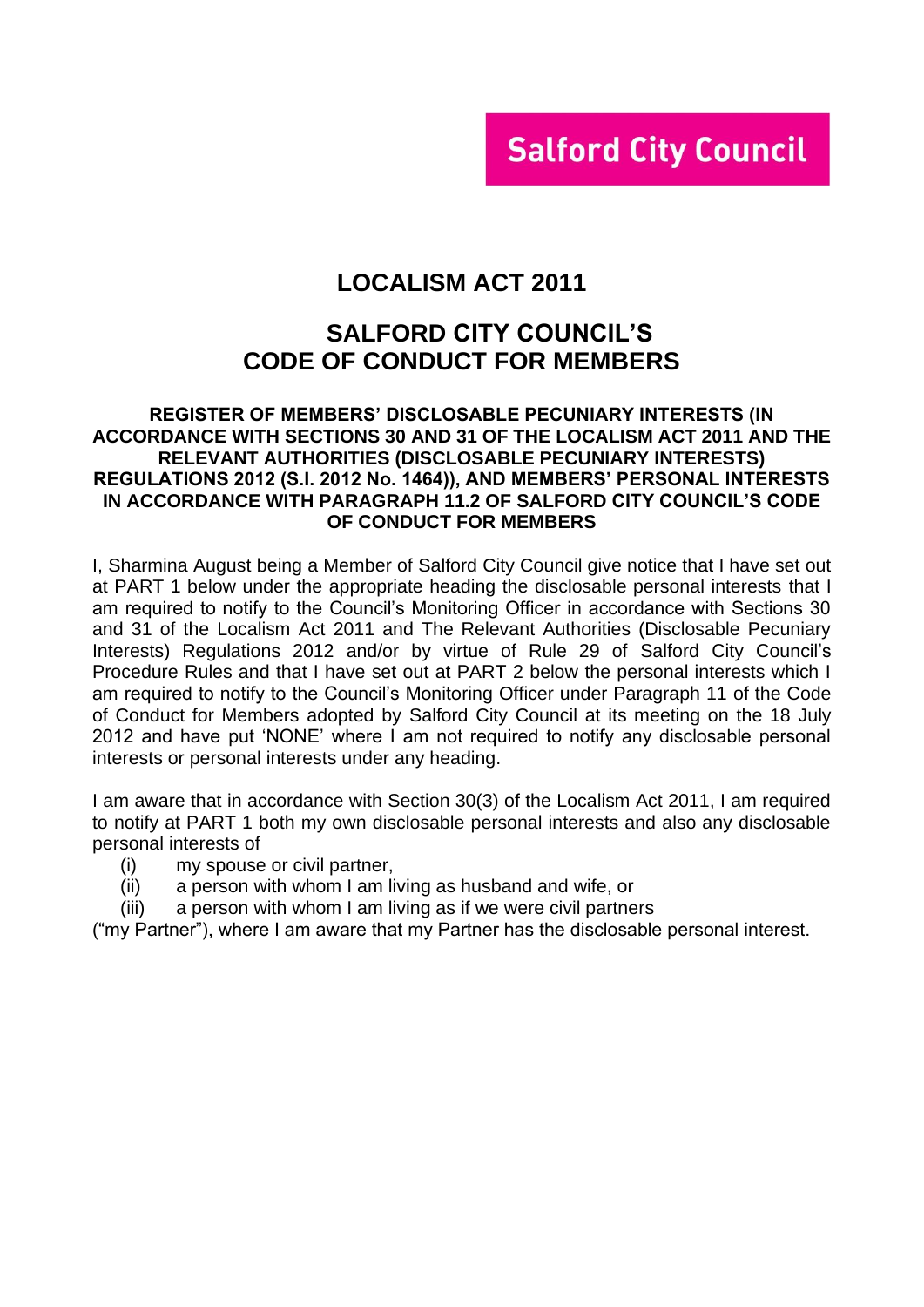# **PART 1**

# **DISCLOSABLE PECUNIARY INTERESTS**

#### **1. ANY EMPLOYMENT, OFFICE, TRADE, PROFESSION OR VOCATION CARRIED ON FOR PROFIT OR GAIN.**

| <b>Member</b>                  | <b>Partner</b>                |
|--------------------------------|-------------------------------|
| <b>Manchester City Council</b> | <b>Rebecca Long Bailey MP</b> |

*NB: You need to include details of any employment or business in which you or your Partner are engaged. Employees should give the name of their employer. You should give the name of any company of which you or your Partner are a partner or remunerated director. Where you or your Partner hold an office, give the name of the person of the body which appointed you or your Partner (in the case of a teacher in a maintained school – the local education authority; in the case of an aided school – the school's governing body)*

#### **2. SPONSORSHIP**

#### **Unite the Union**

*NB You must* declare *any payment or provision of any other financial benefit (other than from Salford City Council) made or provided to you in respect of any expenses incurred by you in carrying out your duties as a councillor, or towards your election expenses, within the period of 12 months ending with the day on which you give your notification to the Council's Monitoring Officer for the purposes of Section 30(1) of the Localism Act 2011 and/or by virtue of Rule 29 of Salford City Council's Procedure Rules. This includes any payment or financial benefit from a trade union within the meaning of the Trade Union and Labour Relations (Consolidation) Act 1992.* 

### **3. CONTRACTS WITH THE COUNCIL**

| <b>Member</b> | <b>Partner</b>            |
|---------------|---------------------------|
| <b>None</b>   | <b>Swinton Lions RLFC</b> |

- *NB You should describe all contracts of which you are aware, which are made between the Council and* 
	- *(i) either yourself or your Partner or*
	- *(ii) a body in which you or your Partner have a beneficial interest (being a firm in which you or your Partner is a partner, or a body corporate of which you or your Partner is a director, or in the securities of which you or your partner have a beneficial interest),*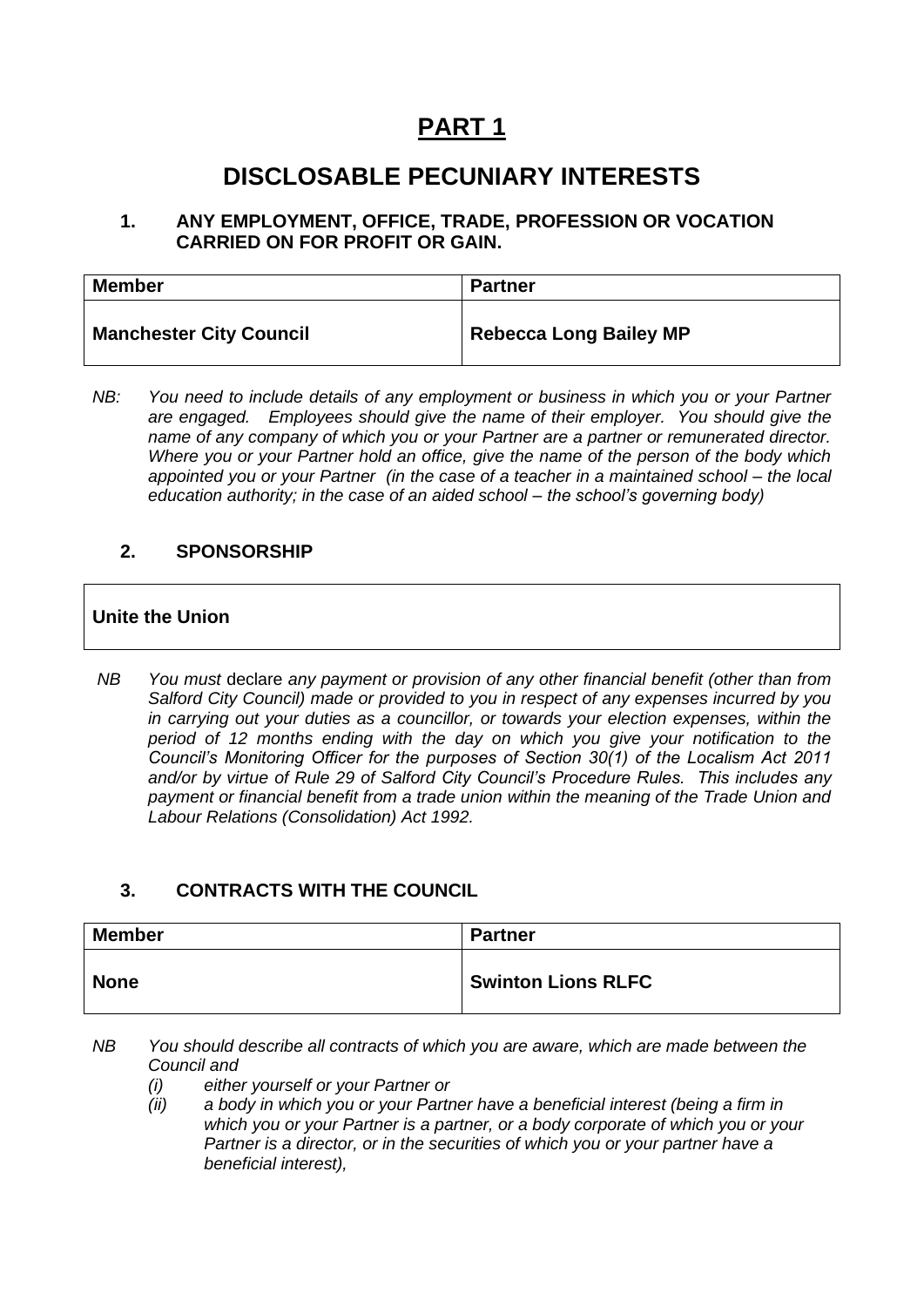*which are not fully discharged and which are contracts under which goods or services are to be provided or works are to be executed.*

*Please note that the reference to "securities" means "shares, debentures, debenture stock, loan stock, bonds, units of a collective investment scheme within the meaning of the Financial Services and Markets Act 2000 and other securities of any description, other than money deposited with a building society.*

### **4. LAND IN THE AREA OF THE CITY COUNCIL**

| <b>Member</b>                                | <b>Partner</b>                               |
|----------------------------------------------|----------------------------------------------|
| <b>Redacted</b>                              | <b>Redacted</b>                              |
| Cllr August has a disclosable pecuniary      | Cllr August has a disclosable pecuniary      |
| interest, the details of which were withheld | interest, the details of which were withheld |
| under Section 32(2) of the Localism Act      | under Section 32(2) of the Localism Act      |
| 2011                                         | 2011                                         |

*You should include any land (including houses, buildings or parts of buildings and any interests as mortgagee) within the City's boundaries in which you or your Partner, either alone or jointly, have a proprietary interest for your or your Partner's benefit. You should give the address or brief description to identify it. If you live in Salford you should include your home under this heading either as owner, lessee or tenant. You should also include any property from which you or your Partner receive rent, or of which you or your Partner are the mortgagee.*

### **5. LICENCES TO OCCUPY LAND**

| <b>Member</b> | <b>Partner</b> |
|---------------|----------------|
| N/A           | N/A            |

*NB You should include any land (including buildings or parts of buildings) within the city's boundaries which you or your Partner have a right to occupy for 28 days or longer (either alone or jointly with others). You should give the address or a brief description to identify it.*

#### **6. CORPORATE TENANCIES**

| <b>Member</b> | <b>Partner</b> |
|---------------|----------------|
| N/A           | N/A            |

*[NB You should list here any tenancies of properties of which you are aware, where the*  landlord is the City Council and the tenant is a body in which you or your Partner have a *beneficial interest (being a firm in which you or your Partner is a partner, or a body corporate of*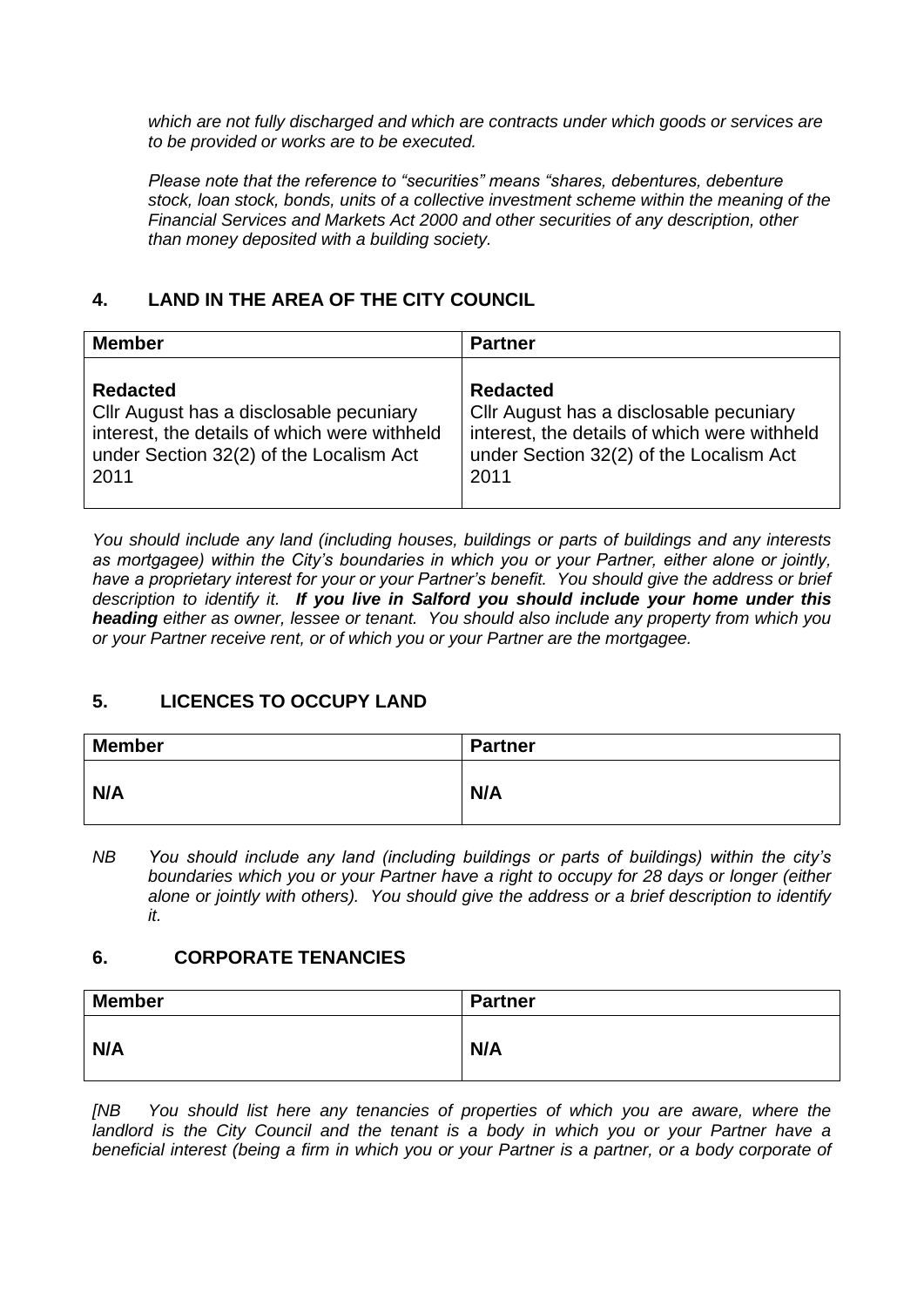*which you or your Partner is a director, or in the securities of which you or your partner have a beneficial interest).* 

*Please note that the reference to "securities" means "shares, debentures, debenture stock, loan stock, bonds, units of a collective investment scheme within the meaning of the Financial Services and Markets Act 2000 and other securities of any description, other than money deposited with a building society.*

#### **7. SECURITIES**

| <b>Member</b> | <b>Partner</b> |
|---------------|----------------|
| N/A           | N/A            |

*NB You should list here any beneficial interest of you or your Partner in securities of a body where –*

*(a) that body (to your knowledge) has a place of business or land within the City's boundaries; and* 

- *(b) either –*
	- *(i) the total nominal value of the securities held by you or your Partner exceeds £25,000 or one hundredth of the total issued share capital of that body; or*
	- *(ii) if the share capital of that body is of more than one class, the total nominal value of the shares of any one class in which you or your Partner has a beneficial interest exceeds one hundredth of the total issued share capital of that class.*

*Please note that the reference to "securities" means "shares, debentures, debenture stock, Loan stock, bonds, units of a collective investment scheme within the meaning of the Financial Services and Markets Act 2000 and other securities of any description, other than money deposited with a building society*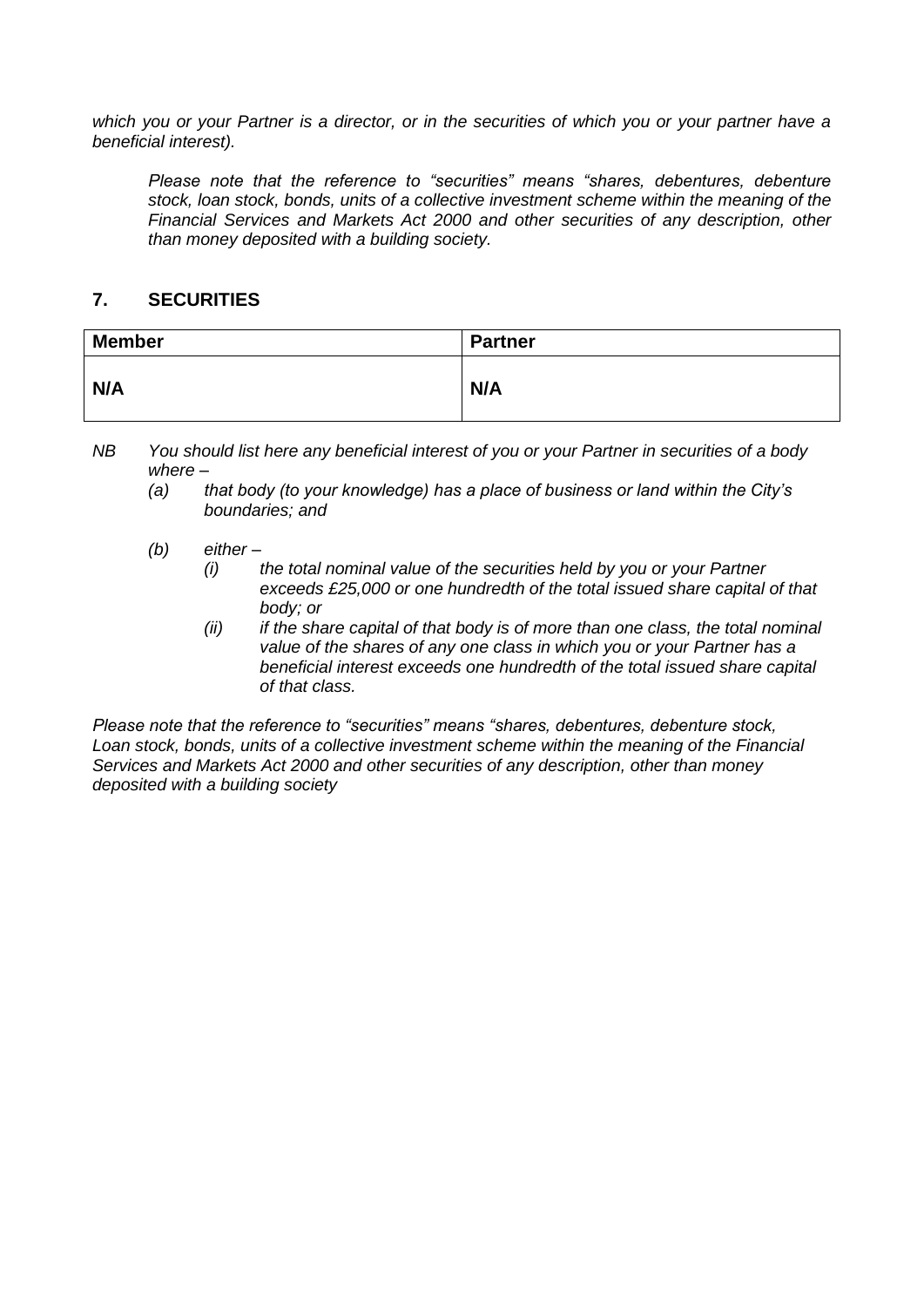# **PART 2**

# **PERSONAL INTERESTS**

#### **1. BODIES TO WHICH YOU ARE APPOINTED OR NOMINATED BY THE COUNCIL**

### **Salford CVS GMCA Salford Food Share Network**

- *NB You should record here details of your position of general control or management, in any –*
	- *Body to which you have been appointed or nominated by*
	- *Salford City Council as its representative.*

#### **2. INTERESTS IN CHARITIES, SOCIETIES AND OTHER BODIES**

### **Labour Party Unite the Union Unison**

- *NB You should record here details of your position of general control or management, in any –*
	- *Public authority or body exercising functions of a public nature;*
	- *Company, industrial and provident society, charity, or body directed to charitable purposes. (Freemasons should include here membership of the Masonic Grand Charity)*
	- *Body whose principal purposes include the influence of public policy, including party associations, trade union or professional association.*

### **3. GIFTS AND HOSPITALITY**

#### **N/A**

*You should list here any person from whom you have received a gift(s) or hospitality with an estimated value of at least £100 (including multiple gifts and/or hospitality with an aggregate value of at least £100 from the same person). You should provide a description of the gift(s) or hospitality and the person you believe to be the source of the gift(s) and hospitality (including accumulative gifts and/or hospitality).*